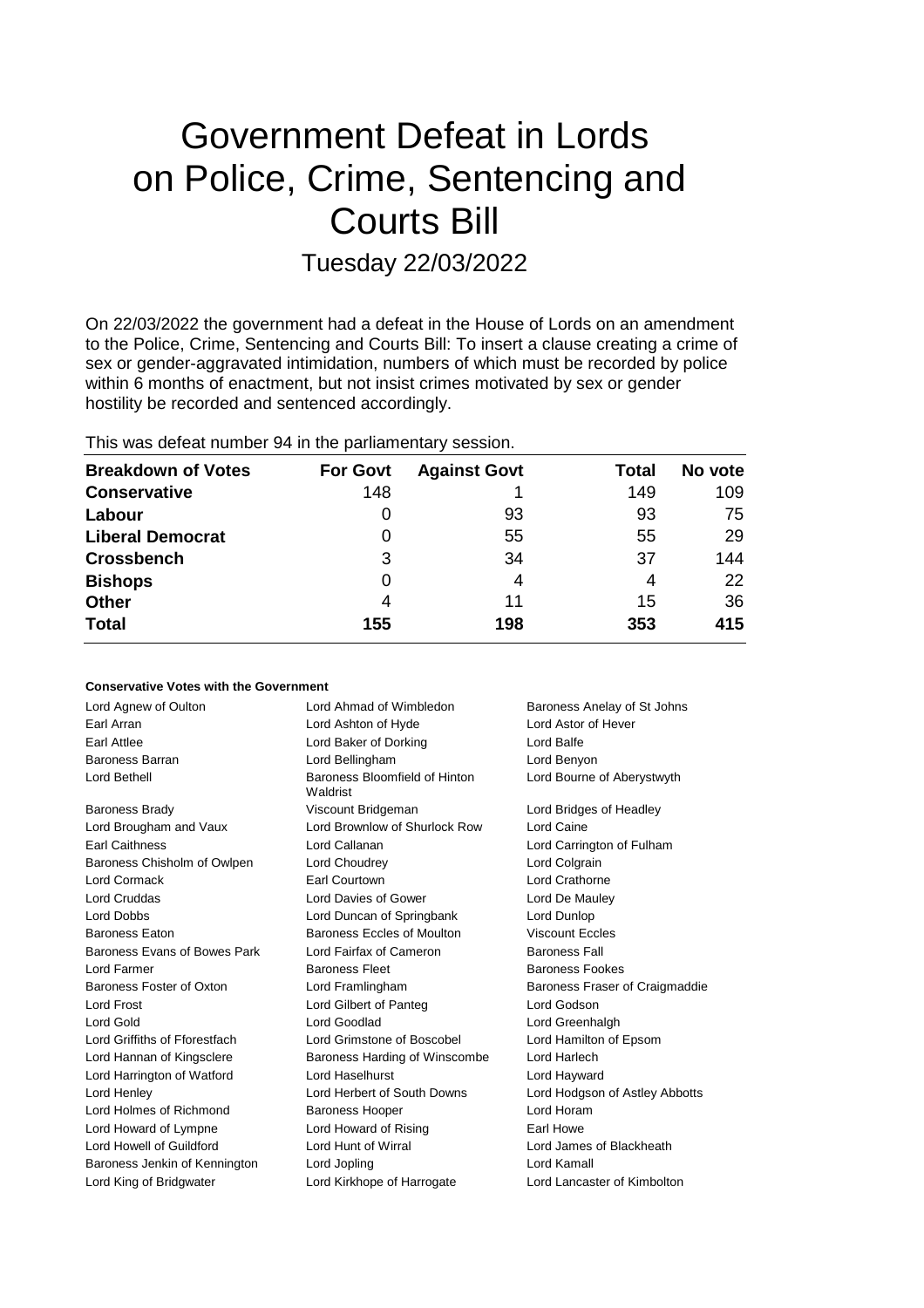Lord Lang of Monkton Lord Lansley Lord Lexden Baroness Stedman-Scott Lord Stewart of Dirleton Viscount Younger of Leckie

Lord Lingfield **Earl Liverpool** Earl Liverpool Lord Livingston of Parkhead Lord Lucas Lord Mancroft Lord McColl of Dulwich Baroness McIntosh of Pickering Lord McLoughlin Lord Mendoza Baroness Meyer **Duke of Montrose** Lord Moylan Lord Moynihan Lord Naseby Baroness Neville-Jones Baroness Neville-Rolfe Baroness Nicholson of Winterbourne Baroness Noakes Lord Northbrook Lord Norton of Louth Lord Parkinson of Whitley Bay Baroness Penn Lord Popat Lord Porter of Spalding Lord Price Lord Randall of Uxbridge Lord Ranger Lord Reay **Baroness Redfern Baroness Redfern Lord Robathan** Baroness Rock Baroness Sanderson of Welton Lord Sandhurst Lord Sarfraz Baroness Sater Baroness Scott of Bybrook Lord Selkirk of Douglas Lord Sharpe of Epsom Lord Sheikh Baroness Shephard of Northwold Lord Shinkwin Lord Shink Lord Smith of Hindhead<br>Baroness Stedman-Scott Lord Stewart of Dirleton Baroness Stowell of Beeston Lord Strathclyde Lord Suri Lord Swinfen Lord Taylor of Holbeach Lord Trefgarne Viscount Trenchard Lord True Lord Tugendhat Lord Udny-Lister Lord Vaizey of Didcot **Baroness Vere of Norbiton** Baroness Verma Lord Wasserman Lord Wharton of Yarm Lord Willetts Baroness Williams of Trafford Lord Wolfson of Tredegar Lord Young of Cookham

### **Conservative Votes against the Government**

Baroness Bertin

#### **Labour Votes with the Government**

## **Labour Votes against the Government**

Lord Bach Baroness Bakewell Lord Bassam of Brighton Baroness Blake of Leeds Baroness Blower Baroness Blower Lord Boateng Lord Bradley Lord Brooke of Alverthorpe Lord Browne of Ladyton Lord Campbell-Savours Lord Cashman Baroness Chakrabarti Viscount Chandos Lord Clark of Windermere Lord Coaker Baroness Cohen of Pimlico Lord Collins of Highbury Baroness Corston Baroness Crawley Lord Davidson of Glen Clova Baroness Drake Lord Dubs Lord Eatwell Lord Elder Lord Faulkner of Worcester **Lord Foulkes of Cumnock** Baroness Gale Baroness Golding Lord Grantchester Lord Griffiths of Burry Port Lord Grocott Lord Hain Viscount Hanworth Lord Harris of Haringey **Lord Haskel Communist Communist Communist Communist Communist Communist Communist Communist Communist Communist Communist Communist Communist Communist Communist Communist Communist Communist Commu** Baroness Healy of Primrose Hill Lord Hendy **Baroness Henig** Baroness Henig Lord Hollick Lord Howarth of Newport Lord Hunt of Kings Heath Baroness Jones of Whitchurch Baroness Kennedy of The Shaws Lord Kennedy of Southwark Lord Khan of Burnley **Baroness Lawrence of Clarendon** Lord Lennie Lord Liddle Lord Lipsey Baroness Lister of Burtersett Baroness Mallalieu Lord Maxton Lord McAvoy Baroness McIntosh of Hudnall Lord McNicol of West Kilbride Baroness Merron Lord Monks **Lord Morgan** Lord Morgan **Baroness Morris of Yardley** Lord Murphy of Torfaen **Lord Pendry Communist Communist Property** Baroness Pitkeathley Lord Ponsonby of Shulbrede Baroness Prosser Baroness Quin Baroness Rebuck Baroness Ritchie of Downpatrick Lord Robertson of Port Ellen Lord Rooker Lord Rosser Lord Sikka Baroness Smith of Basildon **Lord Snape Lord Snape** Viscount Stansgate Lord Stevenson of Balmacara Baroness Symons of Vernham Dean Baroness Taylor of Bolton Baroness Thornton **Communist Construction** Lord Touhig Lord Triesman Lord Triesman Lord Tunnicliffe **Lord Turnberg** Lord Turnberg **Lord Turnberg** Lord Watts Baroness Wheeler **Baroness Whitaker** Lord Whitty Baroness Wilcox of Newport Lord Wood of Anfield Baroness Young of Old Scone

Baroness Armstrong of Hill Top